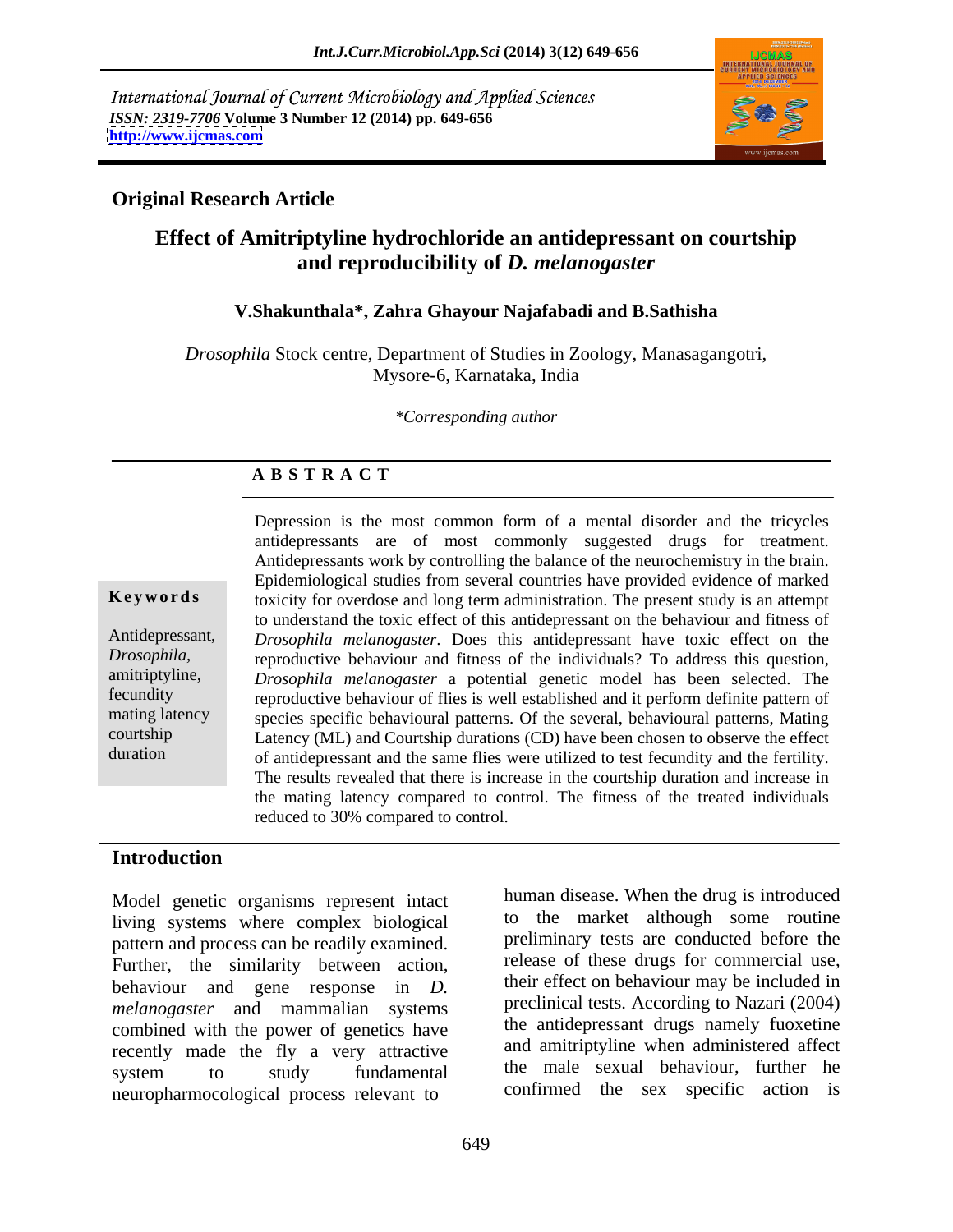individuals if it is treated long time. The  $\qquad$  in desire or sexual performance. present project is an attempt to understand Prolactin, Estrogen (Clyton and Montejo, 2006). The contraction of the contraction of the contraction of the contraction of the contraction of the contraction of the contraction of the contraction of the contraction of the contraction of the contraction of the co

Fitness is an ability of an organism to tricyclic antidepressant drugs. The produce the progeny and to leave the individuals of the species to the next interfere with the courtship behaviour. As generation. In the neo Darwininan thinking, the courtship of *Drosophila* involves a series a successful species/individual is the one of sequential stereotyped elements by both which is able to reproduce successfully male and female. Compared to the female, leave more viable offspring's. Natural selection favour organisms with higher Relatively little is known about the sexual fitness. Fitness is a complex polygenic trait side effects of psychotropic drugs on animal. produced the phenotype they are influenced by many factors either external or internal. Affleck *et al.* (2006) have worked on methotreseate which have influence on the **Fly stocks:** Oregon strain of *Drosophila* fecundity and development of *Drosophila*. In melanogaster flies were obtained from the Nadd *et al.* (2005) have reported that *Drosophila* stock centre and cultured in parathyroid insecticide imbalance the uncrowded conditions at  $20^{\circ}$ C $\pm$ 0.5°C and reproductive performance of *Drosophila*, 75% relative humidity. These flies were<br>Further, Diethyl sulffoxide (Nazir *et al.*, used to treat antidepressant drug 2003) mercurial fungicide (Gayathri and Krishnamurthy, 1981) have reported to affect the reproductive performance of chemist and diluted in sucrose solution to *Drosophila* (Saxena and Ahuja 1998). get the two concentrations such as dose1 - Hence they must be evaluated for their toxic  $5\mu g/ml$  and dose2-10 $\mu g/ml$  sucrose solution and mutagenic effect in the organism added with known amount of yeast. This sub Clinical reports have suggested that lethal dose was fixed after the pilot antidepressant medication may contribute to the sexual dysfunction experienced by some depressed patients (Kowaiski *et al.,* 1985; **Experiment:** Flies were starved for 6-8 Nazari, 2011). Sexual dysfunction has long hours before treatment to ensure the feeding. been noted as both a symptom of depressive illness and as a side effect of many of the medications used to treat depression. concentration after starving. Four Although most people suffering from a Experimental groups were made for the major depressive illness would like to be

continued may also affect the fitness of sexually active, half experience a decrease the effect of amitriptyline hydroxide on the with several parts of the sexual response behaviour and fitness of *Drosophila*. Studies (Nazari, 2011). Further, Benelli *et al.* (2004) analyzed that the effect of antidepressant on opinion is that impairment of sexual activity sexual dysfunction and spermatogenesis is one of the most frequent side effects of appear to be due to changes in hormones antidepressant drugs. Van Sheik and Graft level such as testosterone, LH, FSH,, 1991 have isolated wing somatic mutations in desire or sexual performance. Antidepressant medications often interfere and recombination tests of *Drosophila melanogaster* to understand the mutagenecity and genotoxicity of five tricyclic antidepressant drugs. The antichilinergic effects of tricyclic drugs may Male performs more number of elements.

# **Materials and Methods**

*melanogaster* flies were obtained from the *Drosophila* stock centre and cultured in 75% relative humidity. These flies were used to treat antidepressant drug Amitriptyline hydrochloride. This antidepressant drug is obtained from the experiments.

25 pairs of flies were treated with each concentration after starving. Four current study i.e.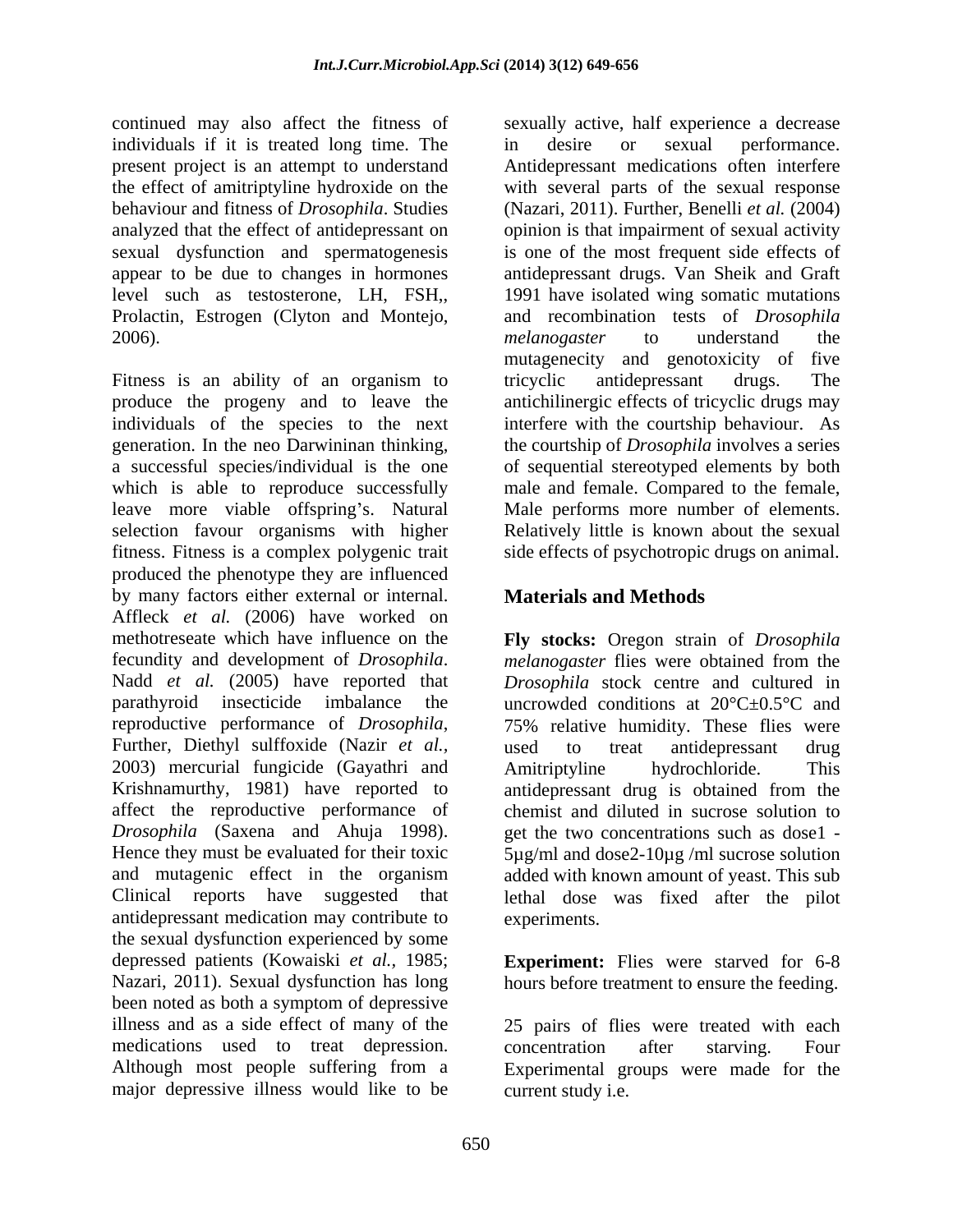**Treatment group1:** Treated male crossed (2013) with untreated female  $\blacksquare$ 

**Treatment group 3:** Male and Female treated crosses.

This has been done for both the dose 1 and mating behaviour of *Drosophila* 

This grouping was made to facilitate

(5cm x 5 cm) circular glass chamber with a

**Courtship duration (CD):** It is the time

**Control Group:** Untreated male and **Fecundity and fertility:** To analyze the untreated female (only sucrose and yeast fecundity and fertility, we have used only solution). The both treated group (treatment group 3) and followed the method of Shereen *et al.* (2013)

**Treatment group2:** Treated female crossed Range test as post hoc test. by using SPSS with untreated male software version 11. ANOVA followed by Duncan's Multiple software version 11.

# **Result and Discussion**

dose 2 *melanogaster* is depicted in the table 1 and Effect of amitriptyline hydrochloride on mating behaviour of *Drosophila* figure 1

appropriate behavioural analysis and to Table 1 depicts that control male has a minimize sex-specific bias. mating latency of 2.4 minute with a Each pair was then used to assess the mating Compared to control the treated groups behavioural parameter such as courtship showed increased mating latency and duration and mating latency following the decreased courtship duration in the treated method of Hegde and Krishna (1997). group. In Male treated group, mating latency Virgin female and bachelor male flies of duration is also increased. The difference each experimental group were introduced between four groups for both the doses is into an Elens-Wattiaux mating chamber highly significant. CD: F=23.8, ML=42.14 lid to facilitate easy observation). Since for ML and CD df=3 respectively. Male maximum mating occurs during morning treated groups showed increased mating hours, observation was made between 7 and latency compared to the control the other 11 am. treated groups. Overall assessment for both between initiation and termination of groups. F=6.9 df=2 in Mating latency and copulation of each pair. F=6.67 for CD. Post hoc test showed that **Mating latency** (ML): Mating latency is There is increase in the mating latency of the defined as the time between introduction of female treated groups in both the doses males and females into mating chamber and compared to all other groups. There is initiation of copulation of pair. The increased copulation duration was observed **Statistical analysis:** The data were control and other groups. All other groups subjected to one way showed a one or two minute increase in the courtship duration of 15.9 minutes. is increased in both the doses. Copulation with df=3 for dose =1 and  $F=10.2$  and 5.567 the doses shows that there is significant difference between control and treated difference between groups is significant. in the male treated groups compared to copulation duration compared to other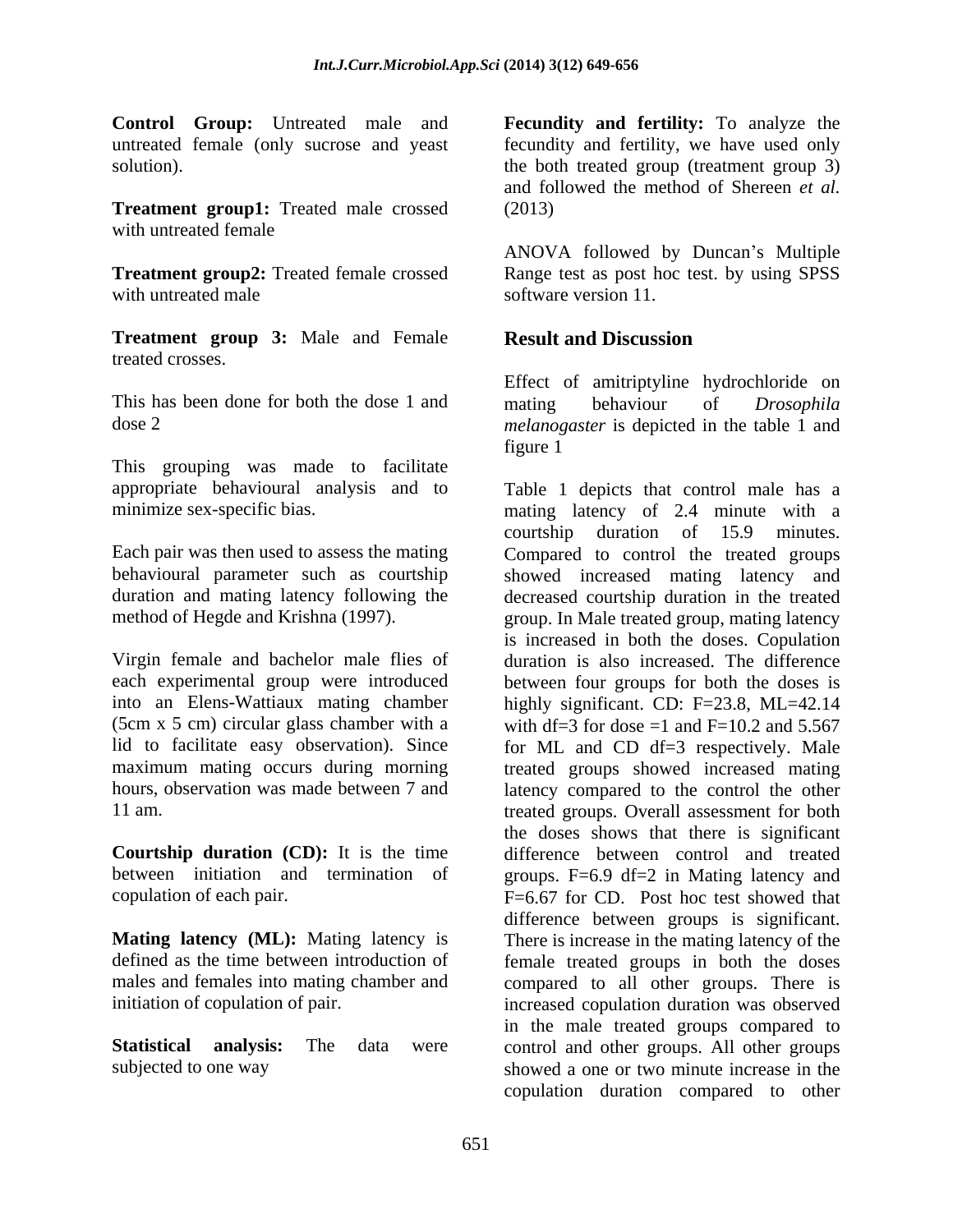experimental groups. The table 3 revealed the fitness assessment is done only for male assessed for 10 days have showed high measurement of fitness. In the present

The anti cholinergic effects of tricycle drugs are of interest because increasing use of of courtship act. The courtship and mating by different aspects such as acoustic, visual decamping, rejection kicking etc., compared hydrochloride on the courtship duration important parameter because longer the compared to control groups. When copulation duration enhances the fitness of copulation duration only in the Female

and female treated groups. The fecundity eggs. Hence this parameter sounds better significance when compared to the control. study, the number of groups studied and Life time fertility has also revealed the with two doses of antidepressant is significant difference between the treated represented the reduction in the courtship and control group. F ratio= 11.8 df=2. So duration and increase in the mating latency there is a reduction in the fecundity and of the treated individuals. Mating latency of fertility in a dose dependent manner. the male treated group and female treated these drugs in recent years. Several studies introduction of male and female flies into in human and other organisms have showed observation chamber up to initiation of the the side effects on usage of antidepressants. copulation. A male with high vigor reacts The production of offspring's in *Drosophila* quickly in the presence of female while a and many organisms is followed by a series male with less vigor reacts slowly. In the despite are genetic; they are also controlled represents the reduction in the male vigor chemical and tactile signals (Edwin, 1983). Probably antidepressant interferes with the Therefore, signals are also species specific. male vigor. A contrasting study by Suchitra Many studies on *Drosophila* courtship and Shakunthala (2014) mating latency was behavior have revealed interesting courtship shorter than the control and increased act performed by both the partners namely, courtship duration was observed after the tapping, licking, scissoring, courtship song, treatment with *Mucuna pruriens* extract an to females males perform more courtship duration of the treated group is increased for elements.. In the present study to observe 1 or two minutes in treated groups of both the negative effect of amitriptyline the concentration. When the same group of (CD) and Mating latency has been taken into the fecundity and fertility studies showed consideration. Courtship duration is an 30% reduction in the fecundity and fertility courtship duration the sperm transfer will be compared to male treated groups, the female more the shorter the duration the sperm treated groups showed highest effect in ejaculation is reduced it certainly reflected termsof increased mating latency and took in the fecundity of the individuals. Guru long time for copulation without increase in Prasad *et al.* (2011) opines that longer the fecundity. When their offspring' were duration of copulation permits the transfer of tested with the same parameters just to know more number of sperms by male to female, there efficacy to carry any such adverse It is further supported by Pankaj *et al.* effect to the next generation. Compared to (2011), Eastwood and Bunet (1977), parent groups F1 generation flies have Markow (1998), therefore extension of showed difference in the mating latency and male. It can also enhance the fitness of female in terms of the number of fertilized measurement of fitness. In the present group was increased to 3 minutes compared to control. It reveals that the reduction in the male vigor. It represents the time between present study, the more the mating latency antidepressant treatment. aphrodisiac by nature. The copulation antidepressant treated flies was analyzed for compared to control groups. When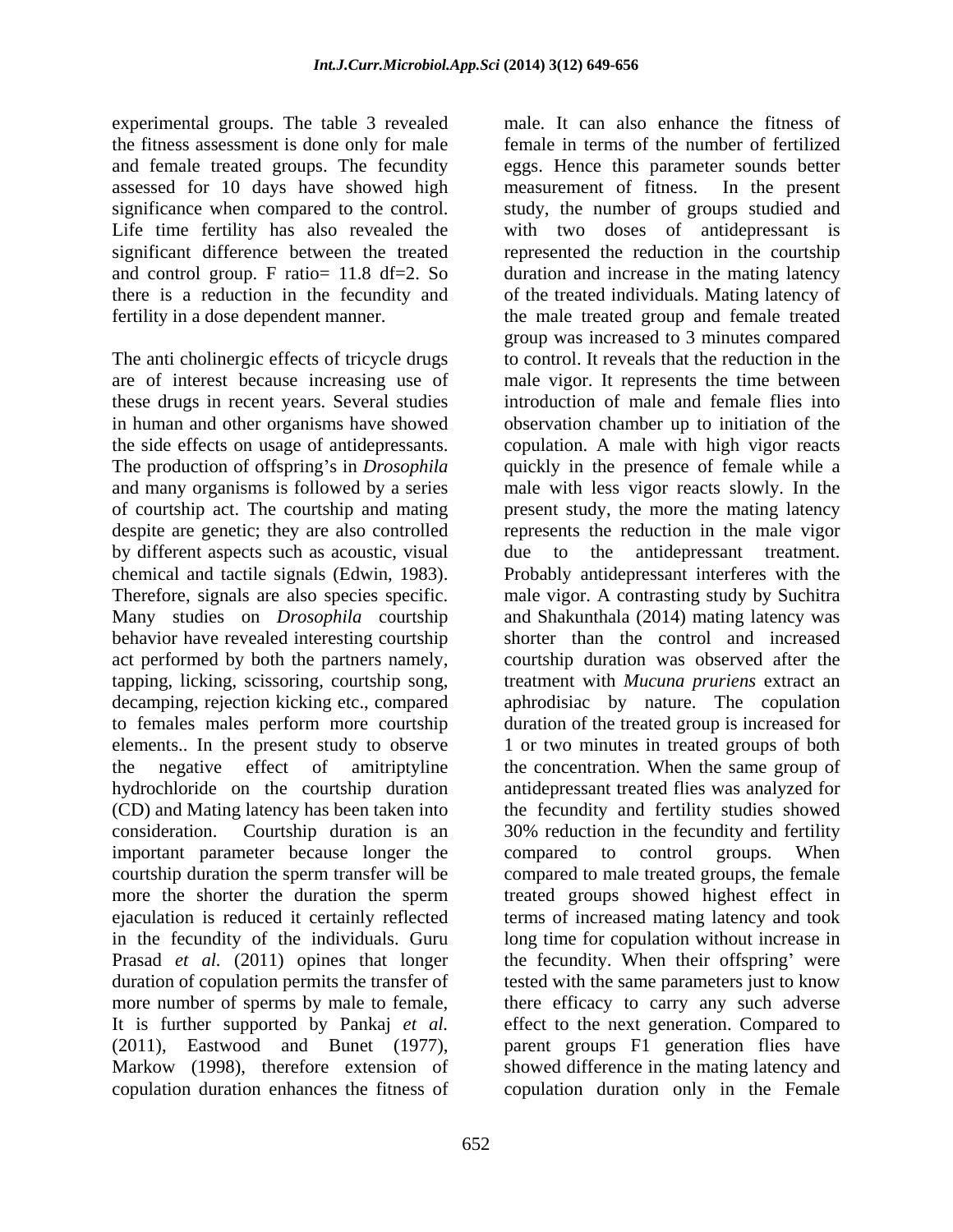treated group progeny, non significant in other groups. Hence, females carry a little

affected the copulation is altered, during copulation the sperm transfer from male to increased mating latency, it is inversely 2007). proportional to male vigor. Drug treatment has not influenced much on the copulation In conclusion amitriptyline hydrochloride duration. However, there is reduction in the has serotonin inhibitor interfere with the fertility and fecundity of the treated groups behaviour and also development process, compared to the control. Our findings are administration of these drugs for long time similar to the work done by Nazari and perhaps interfere with the development and Hegde (2006) and Nagabhushan (2002), on neuron function.

effect on the progeny. It should further circuits is modulated by 5-HT which also validated by assessing several generations. play an important role in behaviour and It is well known fact that when courtship is that 5-HT uptake is necessary for the normal female takes place. Hence the time of CD delayed development. As amitriptyline play a very important role in the number of hydrochloride blocks the uptake of serotonin viable sperms transfer to the female tract. it may lead to the dumping of 5-HT which in The antidepressant treated flies have showed turn effects the larval development (Dasari, sexual behaviour of fluoxetine treated flies. In *Drosophila* the sensory-CNS-motor developmental process. It has been show development and declination of the same neurotransmitter results in altered and 2007).

neuron function.

**Table.1** Effect of Amitriptyline hydrochloride on Copulation duration and Mating Latency of *D. melanogaster* in control and treated groups

| Groups           | Mating Latency   F ratio |      | Copulation duration | F ratio |
|------------------|--------------------------|------|---------------------|---------|
| $Control*$       | $2 \pm 0.25$             | 6.89 | $15.09 \pm 0.4$     | 6.67    |
| $5 \text{ mg}^*$ | $3 \pm 0.02$             |      | $16.96 \pm 0.96$    |         |
| $10mg*$          | $4 \pm 0.32$             |      | $18.29 \pm 0.62$    |         |

**Table.2** Effect of Amitriptyline hydrochloride on Copulation duration and Mating Latency of *D. melanogaster* in control and 5mg treated groups

| Treatment           | Mating $ F $            | $\sim$ Copulation $\mid$ F |       | Mating         | $\mathbf{F}$ | $\vert$ Copulation $\vert$ F ratio               |       |
|---------------------|-------------------------|----------------------------|-------|----------------|--------------|--------------------------------------------------|-------|
| groups              |                         | Latency ratio duration     |       |                |              | ratio   Latency   ratio   duration               |       |
|                     | $5 \mu/ml$              |                            |       | $10 \mu/ml$    |              |                                                  |       |
| Control             | $2\pm 0.25$ 23.88 15.09 |                            | 42.14 |                |              | $\vert$ 2.4±0.25 $\vert$ 10.02 $\vert$ 15.9±0.40 | 5.567 |
|                     |                         | $\pm 0.4$                  |       |                |              |                                                  |       |
| Male treated        | $2.3 \pm 0.3$           | $18.7 \pm 0.49$            |       | $4 \pm 0.61$   |              | $20.6 \pm 1.38$                                  |       |
| Female              | $5.5 \pm .02$           | 15.6                       |       | $4.8 \pm 0.44$ |              | $18.6 \pm 0.49$                                  |       |
| treated             |                         | $\pm .0.40$                |       |                |              |                                                  |       |
| <b>Both treated</b> | $2.4 \pm .03$           | $17.1 \pm 1.01$            |       | $2.5 \pm 0.30$ |              | $16.7 \pm 0.69$                                  |       |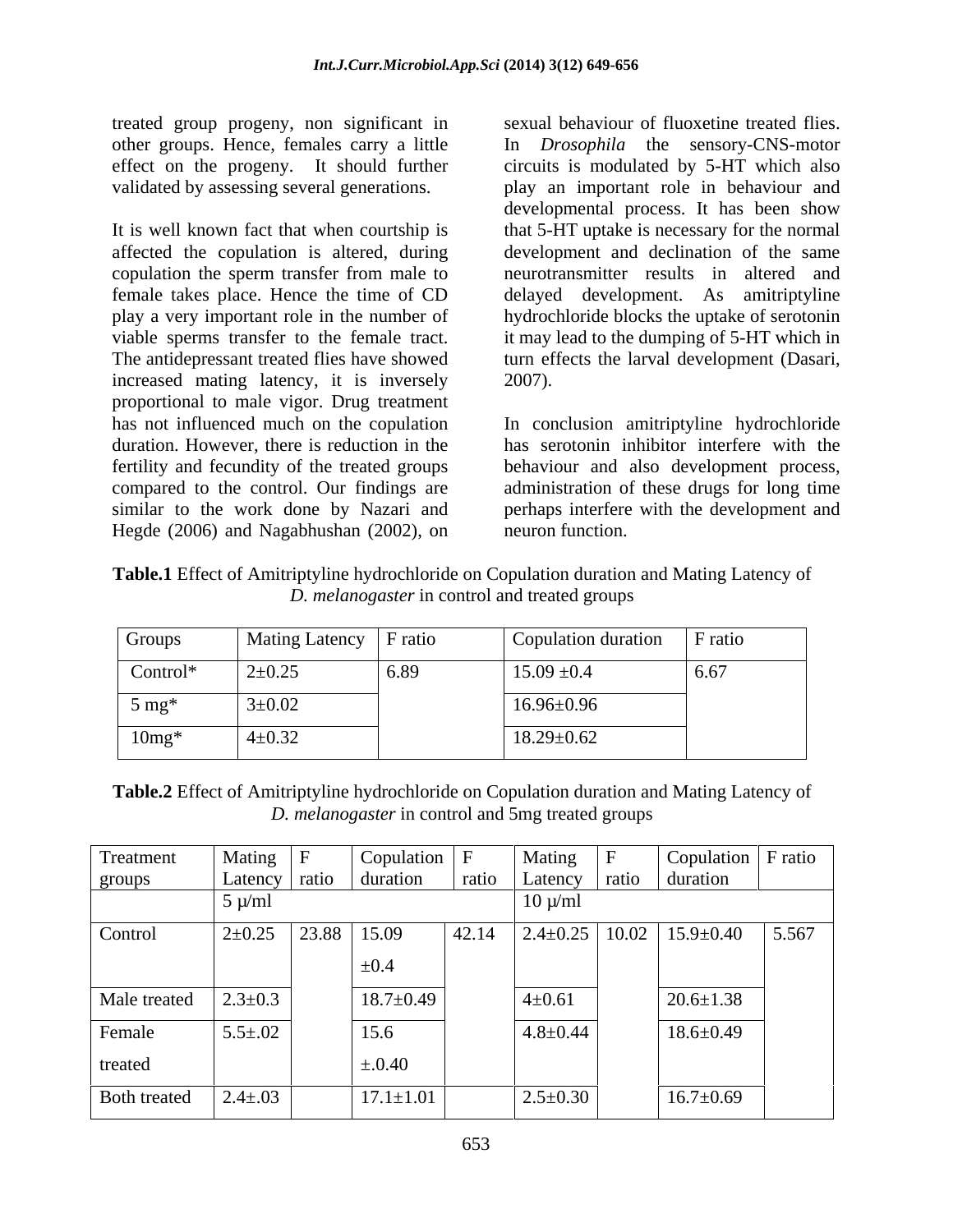| Groups           | Fecundity        | F ratio                       | Fertility        | F ratio                       |
|------------------|------------------|-------------------------------|------------------|-------------------------------|
| Control          | $298.0 \pm 7.08$ | 108.8                         | $379.9 \pm 4.72$ | 11.99                         |
| $5 \text{ mg}$   | $209.7 \pm 5.66$ | Difference                    | $326.7 \pm 5.08$ | Difference                    |
| 10 <sub>mg</sub> | $185.2 \pm 3.84$ | between groups<br>highly      | $260.1 \pm 3.52$ | 1 between groups<br>highly    |
|                  |                  | $\cdot$ $\sim$<br>significant |                  | $\cdot$ $\sim$<br>significant |

**Table.3** Effect of Amitriptyline hydrochloride on fecundity and fertility of *D. melanogaster* in control and treated group (both treated)

**Fig.1** Mating latency and Courtship duration in *D. melanogaster* for control and Amitriptyline treated groups (5µg/ml)



**Fig.2** Mating latency and Courtship duration in *D. melanogaster* for control and Amitriptyline treated groups (10µg/ml)

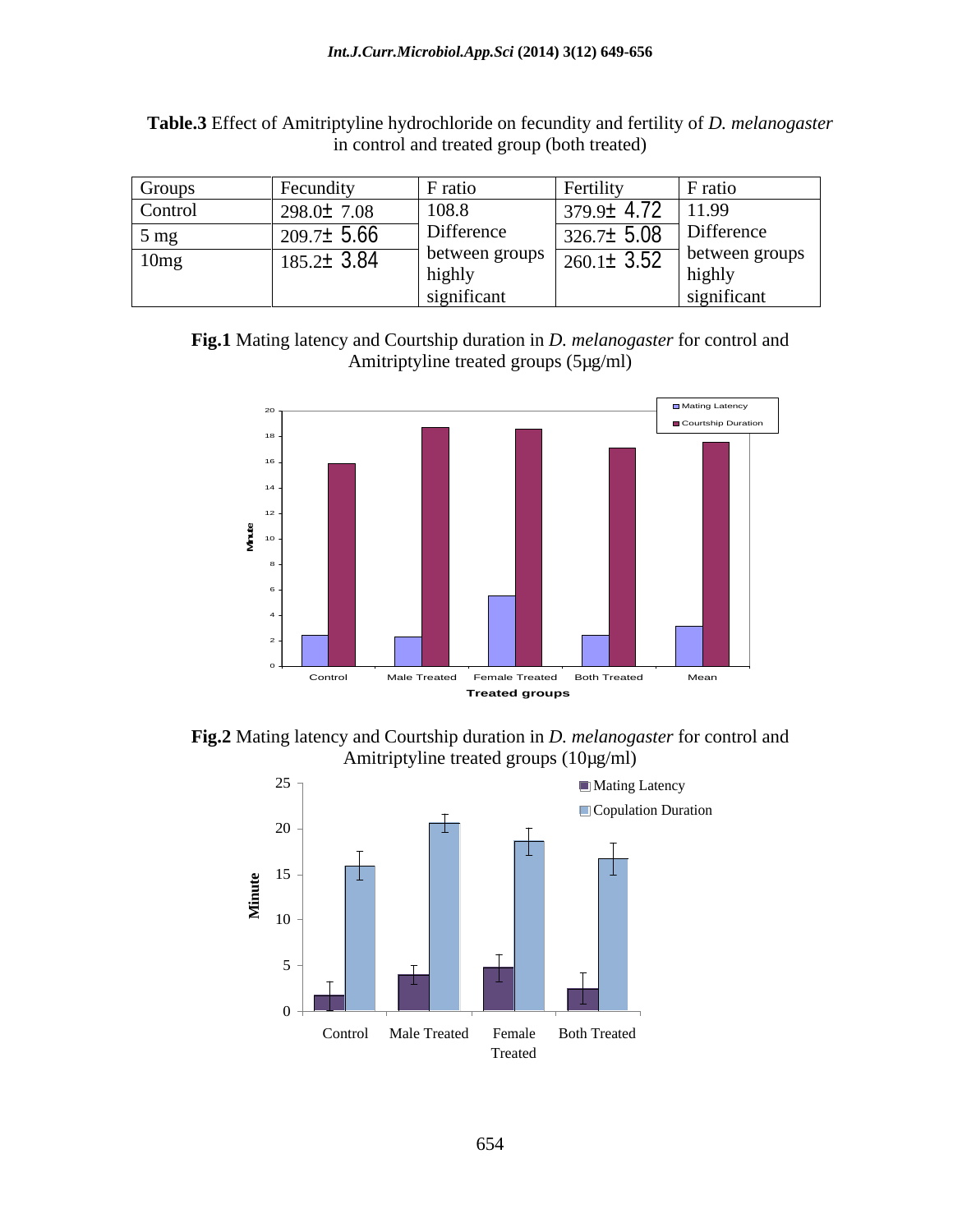We are thankful to the Chairman, Department of Studies in Zoology, Coordinator, M.Sc., Genetics for the

- Affleck, G.J., Neumann, K., Wong, L., Walker, V.K. 2006. The effects of methotrexate on *Drosophila* development, female fecundity, and gene expression. *Toxil. Scie*., 126(9):
- Benelli, A., Claudio, F., Alfio B., Susanna G. 2004. Influence of mirtazapine on *Postgr. Medi. Insti.*, 20(1): 58–63.<br>
the sexual behavior of male rats Nazir, A., Mukhopadhyay, I., Saxena, *Psychopharm..,* 171(3): 250–258.
- Clayton, A.H., Montejo, A.L. 2006. Major depressive disorder, antidepressive
- Dasari, J., Sameera, H. 2007. Influence of lacZ) Bg9. J. I<br>the serotonergic system on  $17(2)$ : 98–107. the serotonergic system on  $17(2): 98-107$ .
- *Drosophila* courtship, *Biol. Rev.,* 58:
- *melanogaster*. *Behav. gent.,* 75: 359
- Gayathri, M.N., Krishnamurthy, N.B. 1981. Preliminary studies on the effect of a mercurial fungi cider ceresin on *Droso. Infer. Serv.*, 55: 148-149.
- Guru Prasad, B.R., Hedge, S.N., Krishna, *melanogaster*.<br>M.S. 2011, The Effect of *Emblica* 32(2): 279–284. M.S. 2011. The Effect of *Emblica*  behaviour and fitness characters in *Drosophila melanogaster. AYD,* 32: 279 287. *melanogaster* and Vestigial Wing
- **Acknowledgement** Hedge, S.N., Krishna, M.S. 1997. Size mating in *Drosophila malerkotliana*. *Animal Behavior.,* 54: 419-426.
- facility. cytluthrin on mutant *Drosophila* **References** 265–271 Nadd, G., Saxena, P.N., Srivastava, H.M. 2005. Effect of sub lethal dosage of *melanogaster. Appl. Entomo*., 40(2): 265 271
	- Nazari, M. 2011. Effect of Fluoxetine on the sexual behavior of *Drosophila melanogaster. J. Postgr. Medi. Insti. (Peshawar Pakistan),* 25(4).
	- 510 516. and mating latency and copulation Nazair, M., Hegde, S.N. 2006. Effect of fluoxetine on the courtship latency duration of *D. melanogaster*. *J. Postgr. Medi. Insti.*, 20(1): 58–63.
	- the sexual behavior of male rats. Nazir, A., Mukhopadhyay, I., Saxena,<br>Psychonharm 171(3): 250–258 D.K., Siddiqui, M.S., Chowdhuri, and sexual dysfunction. *J. Clin.* and tissue damage in transgenic <br>*Psychi* 67:33–37 *Drosophila melanogaster* (hsp70 *Psychi.*, 67: 33–37. *Drosophila melanogaster* (hsp70 Nazir, A., Mukhopadhyay, I., Saxena, D.K., Siddiqui, M.S., Chowdhuri, K.D. 2003. Evaluation of toxic potential of captan: Induction of hsp70 and tissue damage in transgenic *Drosophila melanogaster* (hsp70 lacZ) Bg9. *J. Biochem. Mol. Toxicol*.,  $17(2)$ : 98–107.
- physiology, development and Nazari, M. 2004. Effect of few behaviour of *D. melanogaster. Archi.* antidepressant drug on the sexual behaviour and fitness of the *Ukye.,* 642. Edwin, A.W. 1983. Functional aspects of *Drosophila Melanogaster*. Ph.D. Nazari, M. 2004. Effect of few antidepressant drug on the sexual behaviour and fitness of the *Drosophila Melanogaster*. Ph.D. Thesis, University of Mysore.
- 275 292. Nagabhushan, 2002. Studies on the Eastwood, L., Burnet, B. 1977. Courtship biodiversity of *Drosophila* in latency in male *Drosophila* Devarayana durga Karnatka, India.<br>
melanogaster Behav gent 75: 359-<br>
Ph.D. Thesis, Kuvempu University, 372. Karnataka, India. biodiversity of *Drosophila* in Devarayana durga Karnatka, India. Ph.D. Thesis, Kuvempu University,
	- fecundity in *Drosophila melanogaster*. lifespan sexual behaviour and fintness<br>*Droso Infer Serv* 55:148–149 characters in *Drosophila* Pankaj, P., Guruprasad, B.R., Anjaneya Murthy, N., Hegde, S.N. 2011. The effect of *Emblica of iocinalis* diet on lifespan sexual behaviour and fintness characters in *Drosophila melanogaster*. *Int. J. Res. Ayeur.,* 32(2): 279 284.
	- *officinalis* on lifespan, sexual Suchitra, G., Shakunthala, V. 2014. Effect of *Glycyrrhiz glabra* root extract on behaviour and fitness of *Drosophila*